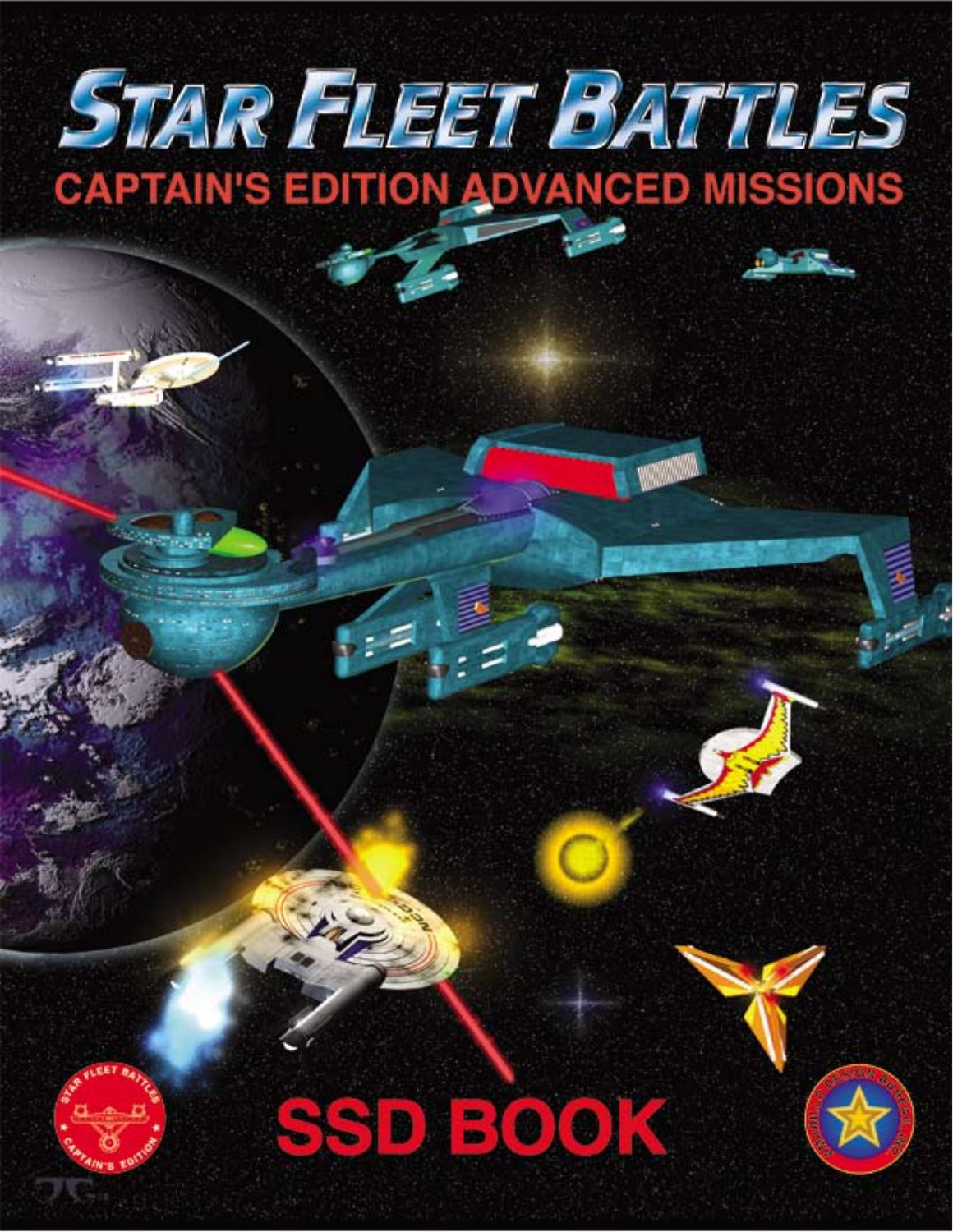# **STAR FLEET BATTLES ADVANCED MISSIONS SSD BOOK 2014**

## **TABLE OF CONTENTS**

| R <sub>2.18</sub> .                               | .36 |
|---------------------------------------------------|-----|
| R2.19                                             | .37 |
| R <sub>2.20</sub>                                 | .38 |
| R2.21                                             | .39 |
| R2.31                                             | .40 |
| R <sub>2.22</sub>                                 | .41 |
| .Federation Carrier Pod (Independent)42<br>R2.22. |     |
| $R2.25$                                           | .43 |
| R <sub>2.26</sub>                                 | .44 |
| R2.27                                             | .45 |
| R2.28Federation Guided Weapons Destroyer          | .46 |
|                                                   | .47 |
|                                                   | .48 |
|                                                   | .49 |
| R2.8 & R2.9 Federation Tug (with Starliner Pod)   | .50 |
|                                                   |     |

**KLINGON SHIPS**

|                      | R3.12Klingon Transport Tug with Power Boost pods55 |  |
|----------------------|----------------------------------------------------|--|
|                      | R3.13Klingon Fleet Tug with P-T3 Troop Pods56      |  |
|                      |                                                    |  |
|                      |                                                    |  |
|                      |                                                    |  |
|                      |                                                    |  |
|                      |                                                    |  |
|                      |                                                    |  |
|                      |                                                    |  |
|                      |                                                    |  |
|                      |                                                    |  |
|                      |                                                    |  |
|                      |                                                    |  |
|                      |                                                    |  |
|                      |                                                    |  |
|                      |                                                    |  |
|                      |                                                    |  |
|                      |                                                    |  |
| <b>ROMULAN SHIPS</b> |                                                    |  |
|                      |                                                    |  |

R4.6.............Romulan Condor Dreadnought........................................73

|                     | R4.14Romulan SparrowHawk-A Light Cruiser79              |  |
|---------------------|---------------------------------------------------------|--|
|                     |                                                         |  |
|                     | R4.17Romulan SparrowHawk-D Minesweeper81                |  |
|                     |                                                         |  |
|                     |                                                         |  |
|                     | R4.24Romulan SkyHawk-D Minesweeper84                    |  |
|                     |                                                         |  |
|                     | R4.28Romulan SkyHawk-H Cargo Transport86                |  |
|                     |                                                         |  |
|                     | R4.31Romulan SparrowHawk-H Cargo Transport88            |  |
|                     |                                                         |  |
|                     |                                                         |  |
|                     |                                                         |  |
|                     |                                                         |  |
|                     |                                                         |  |
|                     | R4.37Romulan KillerHawk-K Super-Heavy Cruiser 93        |  |
|                     | R4.38Romulan FireHawk-A Heavy Cruiser94                 |  |
|                     | R4.38Romulan FireHawk-K Heavy Cruiser 95                |  |
|                     | R4.39Romulan King Eagle Command Cruiser 96              |  |
|                     |                                                         |  |
|                     | R4.41Romulan Snipe-S+ Improved Sublight Frigate98       |  |
|                     |                                                         |  |
|                     |                                                         |  |
|                     |                                                         |  |
| <b>KZINTI SHIPS</b> |                                                         |  |
|                     |                                                         |  |
|                     |                                                         |  |
|                     |                                                         |  |
|                     |                                                         |  |
|                     |                                                         |  |
|                     | R5.14Kzinti Transport Tug with Carrier Pods 105         |  |
|                     | R5.12+16Kzinti Transport Tug with Self-Defense Pods 106 |  |
|                     |                                                         |  |
|                     |                                                         |  |
|                     |                                                         |  |
|                     |                                                         |  |
|                     |                                                         |  |
|                     |                                                         |  |
|                     |                                                         |  |
|                     |                                                         |  |
| <b>GORN SHIPS</b>   |                                                         |  |
|                     |                                                         |  |
|                     |                                                         |  |
|                     |                                                         |  |
|                     |                                                         |  |
|                     |                                                         |  |
|                     |                                                         |  |
|                     |                                                         |  |
|                     |                                                         |  |
|                     |                                                         |  |
|                     |                                                         |  |
|                     |                                                         |  |
|                     |                                                         |  |
|                     | R6.5+9 Gorn Fleet Tug with Starliner Pod 124            |  |
| THOLIAN SHIPS       |                                                         |  |
|                     |                                                         |  |
|                     |                                                         |  |
|                     |                                                         |  |
|                     |                                                         |  |
|                     |                                                         |  |
|                     |                                                         |  |
|                     |                                                         |  |
|                     |                                                         |  |
|                     |                                                         |  |
|                     | R7.16Tholian Disruptor-Armed Patrol Corvette 133        |  |
|                     |                                                         |  |
|                     |                                                         |  |
|                     |                                                         |  |
|                     |                                                         |  |
|                     |                                                         |  |
|                     |                                                         |  |
| <b>ORION SHIPS</b>  |                                                         |  |
|                     |                                                         |  |
|                     |                                                         |  |
|                     |                                                         |  |
|                     |                                                         |  |
|                     |                                                         |  |

#### Purchasers of this product have the permission of the copyright holder to make a reasonable number of copies of these SSDs for their own personal use or for use in tournaments. Reproduction for sale is not authorized.